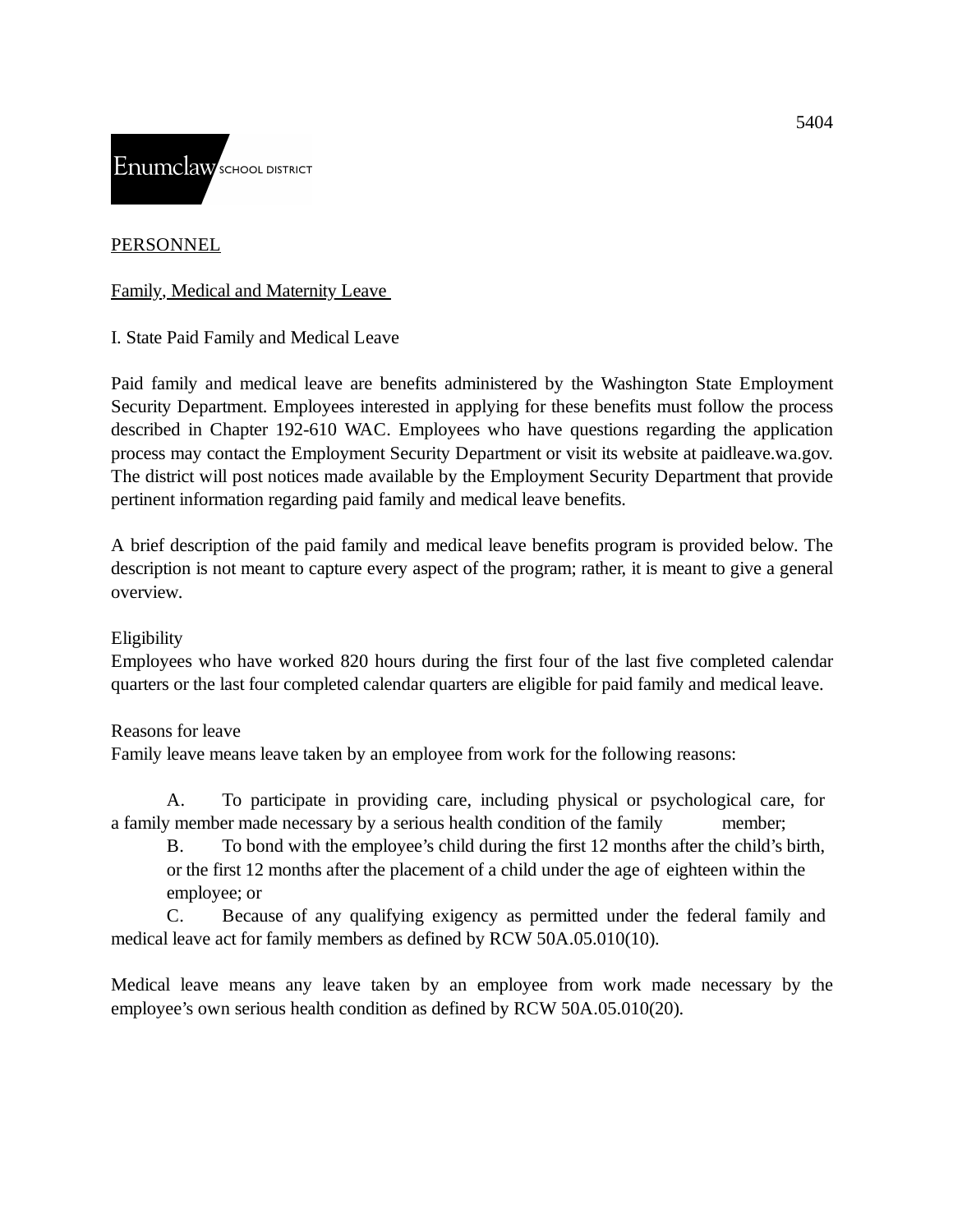Amount of leave

Employees may take up to 12 weeks of paid family leave during a period of 52 consecutive calendar weeks.

Employees may take up to 12 weeks of paid medical leave during a period of 52 consecutive calendar weeks. Paid medical leave may be extended by two weeks if the employee experiences a serious health condition with a pregnancy that results in incapacity.

Employees may take a combined 16 weeks of paid family and paid medical leave during a period of 52 consecutive calendar weeks. The combined total may be extended to 18 weeks if the employee experiences a serious health condition with a pregnancy that results in incapacity.

### Employee notice to district

An employee must provide the district at least 30 days' written notice before paid family or medical leave is to begin if the need for the leave is foreseeable based on an expected birth, placement of a child, or planned medical treatment for a serious health condition.

An employee must provide the district written notice as soon as practicable when 30 days' notice is not possible because of a lack of knowledge of approximately when leave will be required to begin, because of a change in circumstances, or because of a medical emergency.

An employee must provide the district written notice as soon as is practicable for foreseeable leave due to a qualifying military exigency, regardless of how far in advance such leave is foreseeable.

The notice must be in writing and contain at least the anticipated timing and duration of the leave.

### District notice to employee

Whenever the district becomes aware that an employee is absent from work for more than seven consecutive days to take family or medical leave, the district must will provide the employee with a written statement provided by the Employment Security Department of the employee's rights.

The notice will be sent by the fifth business day after the employee's seventh consecutive missed day of work due to family or medical leave or by the fifth business day after the employer becomes aware that the employee's absence is due to family or medical leave, whichever is later.

### Employment restoration

Upon return from paid family or medical leave, an employee is entitled to be restored to the position of employment held by the employee when the leave commenced or to be restored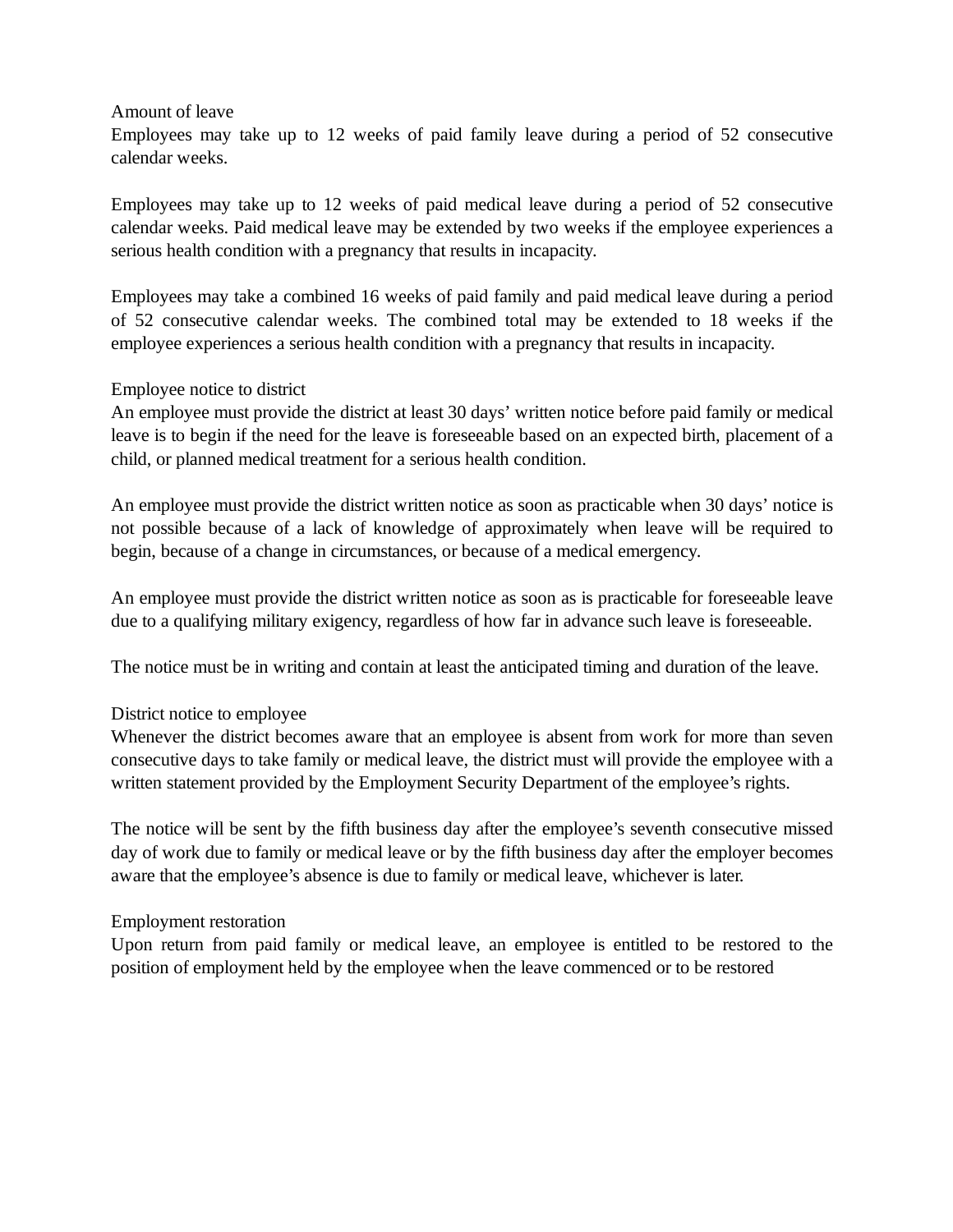to an equivalent position with equivalent employment benefits, pay, and other terms and conditions of employment.

As a condition of restoration for employees who have taken medical leave, the district may require those employees to receive certification from their health care provider that they are able to resume work.

The district may deny restoration to any salaried employee who is among the highest paid ten percent of its employees if the following apply:

A. Denial is necessary to prevent substantial and grievous economic injury to the operations of the employer;

B. The district notifies the employee of its intent to deny restoration on such basis at the time the district determines the injury would occur; and

C. The leave has commenced and the employee elects not to return to employment after receiving the notice.

The district may also deny restoration if the employee would not otherwise have been employed at the time of reinstatement.

If the district chooses to deny restoration, it will provide written notice of such denial in person or by certified mail. The notice will include a statement that the district intends to deny employment restoration when the leave has ended, the reasons behind the decision to deny restoration, an explanation that health benefits will still be paid for the duration of the leave, and the date on which eligibility for employer-provided health benefits ends.

The rights described above only apply in the following circumstances: the district has 50 or more employees; the employee has been employed by the district for twelve months or more; and the employee has worked for the district for at least 1,250 hours during the 12 months immediately preceding the date on which leave will commence.

## II. Federal Family and Medical Leave

## General provisions

Every employee of the district who has worked for the district at least one year and for at least 1,250 hours in the preceding year is entitled to twelve (12) workweeks of family leave during any twelve (12) month period to do the following:

Care for a newborn child, an adopted child of the employee who is under the age of eighteen at the time of placement for adoption, or a newly placed foster child; or

Care for a spouse, parent or child of the employee who has a serious health condition, or the employee may obtain leave his or her own serious health condition if it renders the employee unable to perform his or her job.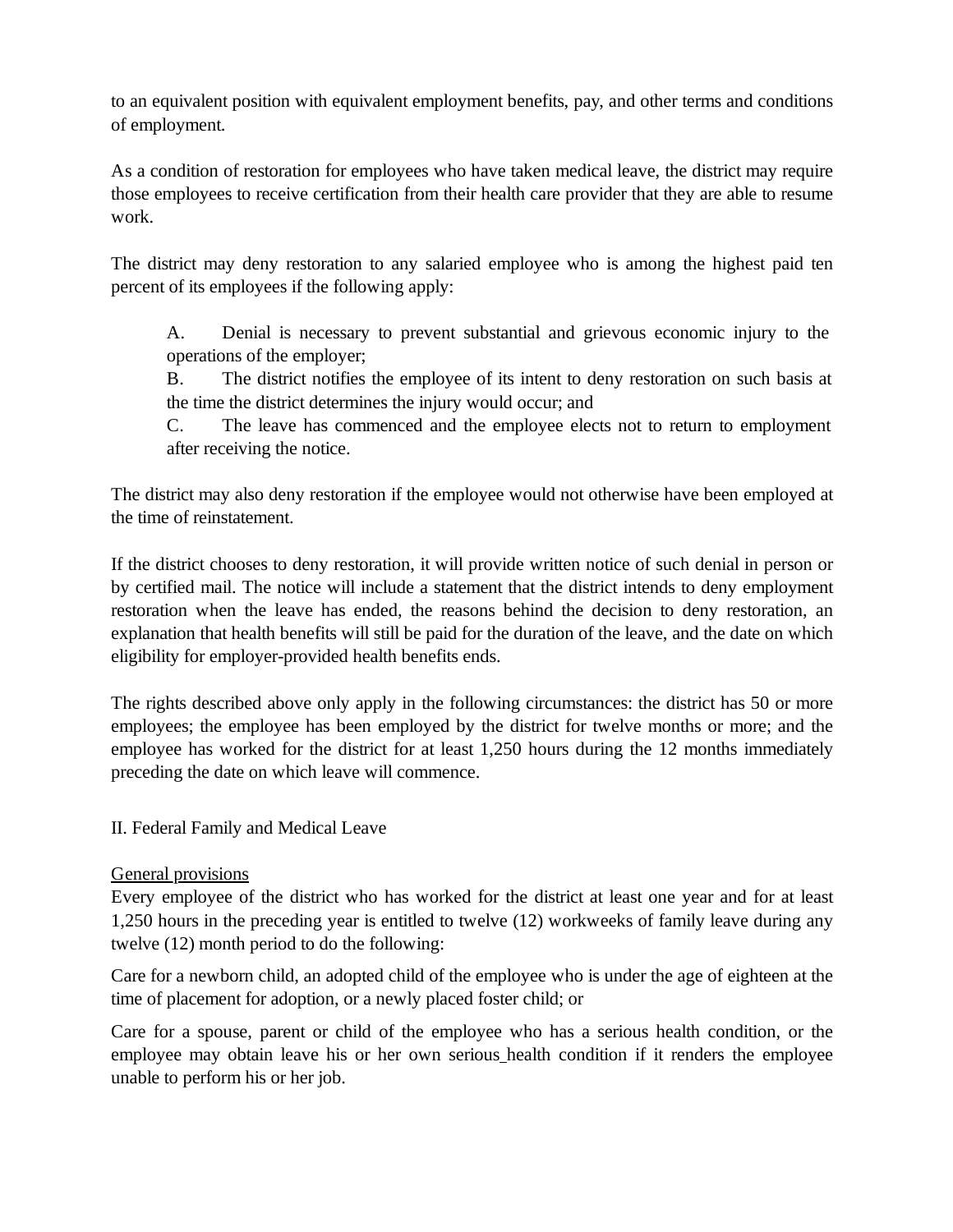Respond to a qualifying exigency occurring because the employee's spouse, son or daughter, or parent is on active duty or has been notified of pending active duty in support of a contingency operation.

An employee who is the spouse, son or daughter, parent or next of kin of a service member who is recovering from a serious illness or injury sustained while on active duty is entitled to twenty six (26) weeks of unpaid leave in a 12 month period to care for the service member.

Family leave authorized under this policy must be taken full-time and consecutively unless an alternative schedule is approved by the superintendent or designee or where intermittent or reduced leave is medically necessary. Instructional staff may not take reduced or intermittent leave when it would constitute 20% of the number of working days in the period during which the leave would extend without the approval of the superintendent or designee. An instructional employee may be transferred to an alternative equivalent position that would accommodate reduced or intermittent leave, if such a position is available.

A period of family leave is in addition to any sick leave taken due to the employee's temporary disability attributable to pregnancy or childbirth, pursuant to the Policy 5402, Maternity Leave.

The superintendent or designee may require written verification from the employee's health care provider when the employee is taking medical leave based on his or her own serious health condition.

The district may obtain the opinion of a second health care provider, at district expense, concerning any information pertinent to the employee's leave request. If the opinions of the health care providers differ on any matter determinative of the employee's eligibility for family leave, the two health care providers will select a third provider, whose opinion, obtained at the employer's expense, will be conclusive.

### Birth or Adoption

Leave taken for newborn or adopted childcare will be completed within one year after the date of birth or placement for adoption.

The district will grant leave upon the same terms to male employees as is available to female employees upon the birth or adoption of the employee's child. Leave will be granted upon the same terms to employees who become adoptive parents or stepparents, at the time of birth or initial placement for adoption of a child under the age of six, as is available to employees who become biological parents. Such leave is available only when the child lives in the employee's household at the time of birth or initial placement.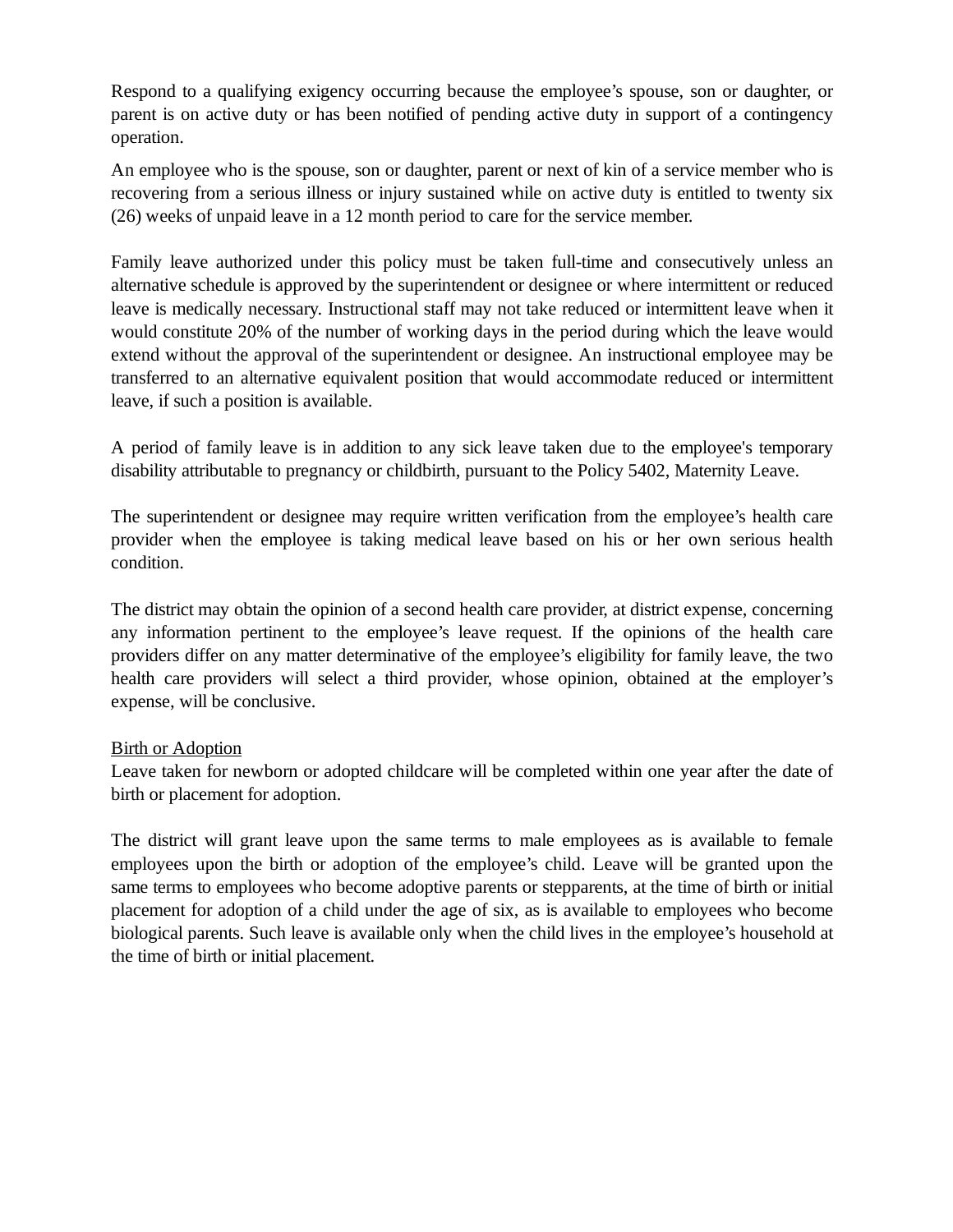Employee requests for leave of absence due to birth or initial placement for adoption of a child will be submitted in writing to the superintendent or designee not less than 30 days prior to the beginning date of the leave. The notice will include the approximate beginning and ending dates for the leave requested.

If both parents of a newborn or newly adopted child are employed by the school district, they will be entitled to a total of twelve workweeks of family leave during any twelve month period, and leave will be granted to only one parent at a time. There is no pooling effect for spouses if the family leave is related to a serious health condition.

### Employment restoration

Any employee returning from an authorized family leave will be entitled to the same position held by the employee when the leave commenced, or to a position with equivalent benefits and pay.

An employee may be denied restoration under the following circumstances: a) the specific job is eliminated by a bona fide restructuring, or a reduction-in-force resulting from lack of funds or lack of work, b) an employee on family leave takes a position with another employer outside the home, or c) the employee fails to provide the required notice of intent to take family leave or fails to return on the established ending date of leave, d) or as otherwise allowed by law. If an employee fails to return from family leave, the district may recover the costs of the employee's health benefits paid during the leave.

Instructional staff may be required to delay their return from family leave to the beginning of the next semester under the following circumstances:

A. The employee began leave five or more weeks before the end of the semester, the leave is for more than three weeks, and the employee would otherwise return to work within three weeks of the end of the semester.

B. The employee began family leave (except for a personal health condition) less than five weeks before the end of the semester, the leave is for more than two weeks, and the employee would otherwise return to work within two weeks of the end of the semester.

C. The employee began family leave (except for a personal health condition) three or fewer weeks before the end of the semester and the period of leave is more than five working days.

## **III. Maternity Leave**

A staff member may use accumulated, paid sick leave for the period of actual disability attributable to pregnancy or childbirth. This period will extend from the date of birth for a period of not more than 60 days, unless an actual period of disability which begins prior to the date of birth or continues beyond 60 days is otherwise verified in writing by the employee's physician.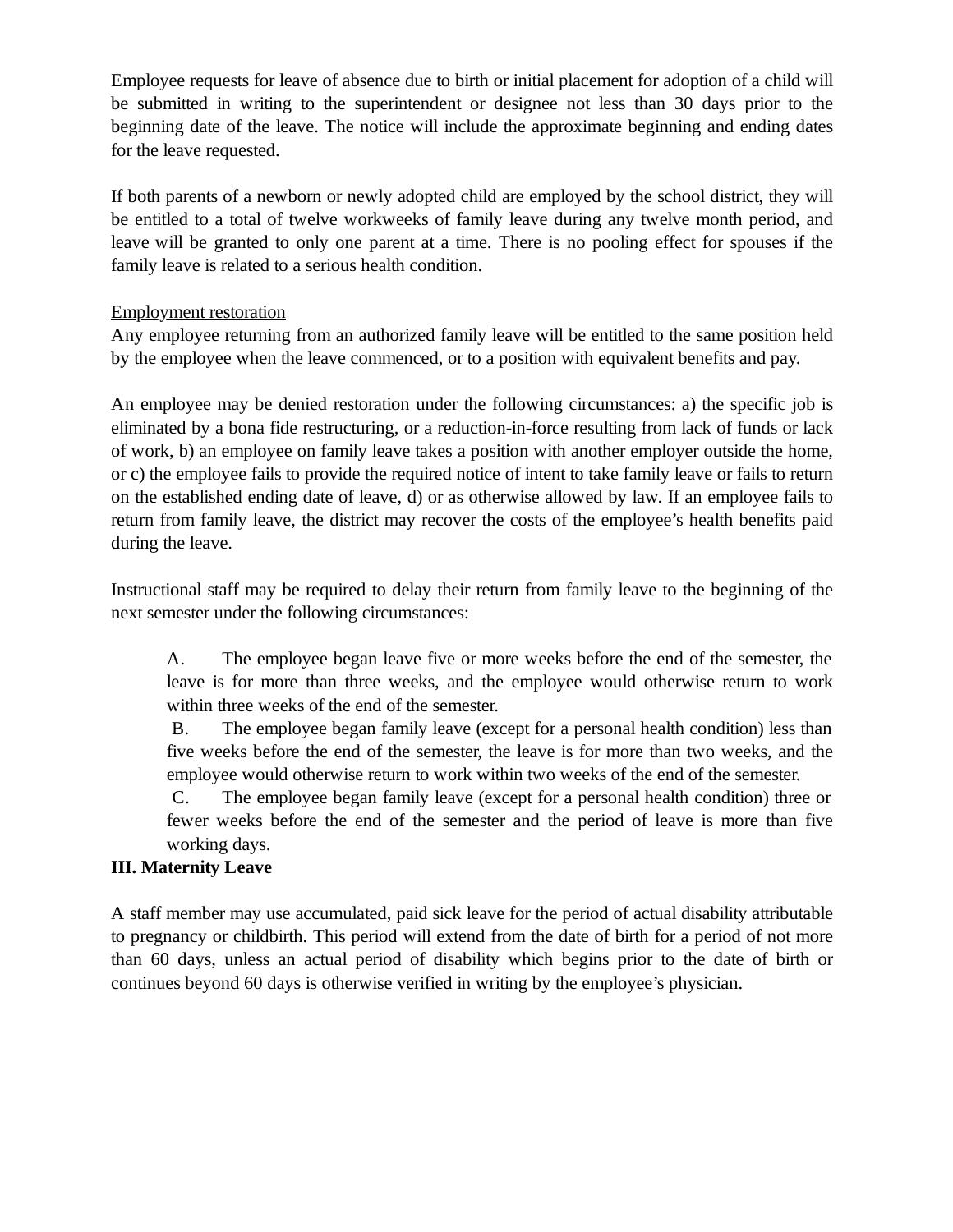If the employee's accumulated sick leave is exhausted during the period of maternity, the district will grant a leave of absence without pay or fringe benefits, upon the staff member's request, for the remainder of the period of actual disability due to pregnancy or childbirth.

During any unpaid portion of such leave of absence, the staff member may pay the premiums for any district insurance plans to keep coverage in effect for the employee and her family.

# **A. Notice**

A pregnant staff member is requested to notify her immediate supervisor and the superintendent or designee by the beginning of the fifth month of pregnancy.

At the time of such notice the staff member will submit a written request to her immediate supervisor and the superintendent or designee for one or more of the following:

- 1. Maternity leave for the period of her actual disability due to pregnancy or childbirth;
- Family leave for a period of up to 12 weeks, in addition to any period of maternity 2. disability leave, the district will extend the employee's health benefit during this period of unpaid leave;
- Leave of absence for a period of up to the beginning of the next school term or 3. school year. Such extended leave of absence may be approved at the discretion of the superintendent or designee based upon consideration of educational program needs and the desires of the staff member, together with the recommendation of her personal physician or licensed practitioner; or
- 4. Termination of employment by resignation.

The notice to the district will include the approximate beginning and ending dates for the leave.

## **B. Employment conditions**

A pregnant staff member may continue working as long as she is capable of performing her normal duties, with the written approval of her physician or licensed practitioner.

The staff member may return to work when physically able to perform her duties. If the employee intends to return to work within 60 days of childbirth, her personal physician or licensed practitioner must certify that the staff member is in good health and ready to resume her duties.

No later than 30 days after the date of birth, the staff member is requested to notify the superintendent or designee of the specific date when she will return to work. Unless the superintendent or designee approves an earlier date of return, the employee will give at least 14 days advance notice of the actual date of return.

The staff member will return to her duties following an extended leave of absence on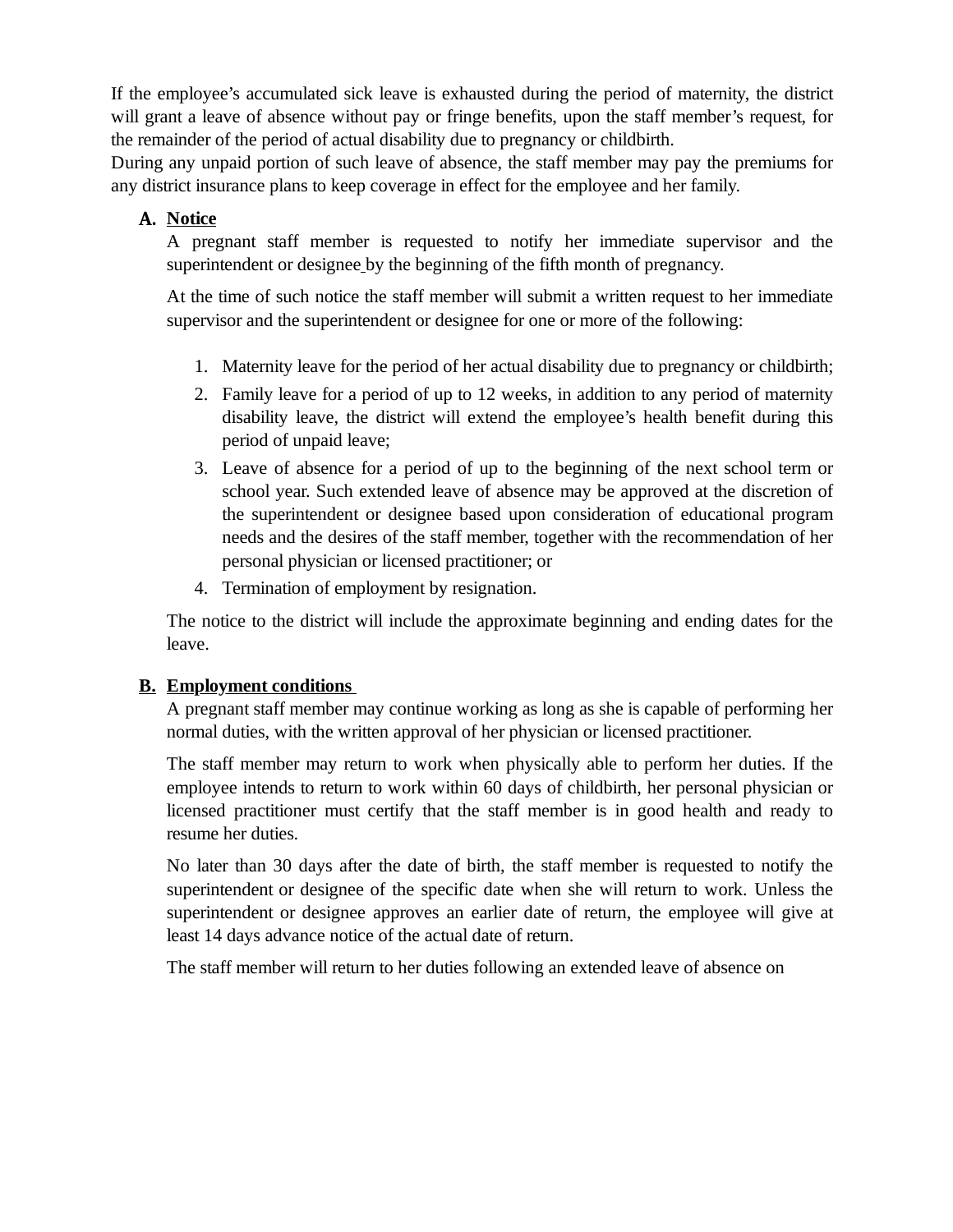the date approved by the superintendent or designee. If the employee is still experiencing a disability due to pregnancy, miscarriage, abortion, childbirth or recovery which prevents the employee from performing her duties on the scheduled date of return, an additional period of unpaid leave of absence may be approved at the discretion of the superintendent or designee based upon consideration of educational program needs and the recommendation of the employee's personal physician or licensed practitioner.

### **C. Assignment upon return**

An employee who has taken a leave of absence only for the actual period of disability relating to pregnancy or childbirth or up to twelve weeks of family leave will return to the same assignment, or a similar position for which she is qualified with at least the same pay and benefits, as she held prior to the maternity leave or family leave.

Upon return from an extended maternity leave, a staff member will be entitled to a position in the district subject to the availability of a position for which she is qualified. An effort will be made to place the staff member in her original position or in a comparable position.

| <b>Cross Reference:</b>                                                   |  | Board Policy 5021        | <b>Applicability of Personnel Policies</b>                                                                                                                                                                 |
|---------------------------------------------------------------------------|--|--------------------------|------------------------------------------------------------------------------------------------------------------------------------------------------------------------------------------------------------|
| Legal References:                                                         |  |                          | RCW 28A.400.300 Hiring and discharging of employees — Written<br>leave policies - Seniority and leave<br>benefits of employees transferring<br>between school districts and other<br>educational employers |
| Title 50A RCW                                                             |  | Family and Medical Leave |                                                                                                                                                                                                            |
| Pregnancy, childbirth, and pregnancy related conditions<br>WAC 162-30-020 |  |                          |                                                                                                                                                                                                            |
|                                                                           |  |                          | Chapter 192-500 WAC through Chapter 192-800 WAC                                                                                                                                                            |
| Paid Family and Medical Leave                                             |  |                          |                                                                                                                                                                                                            |